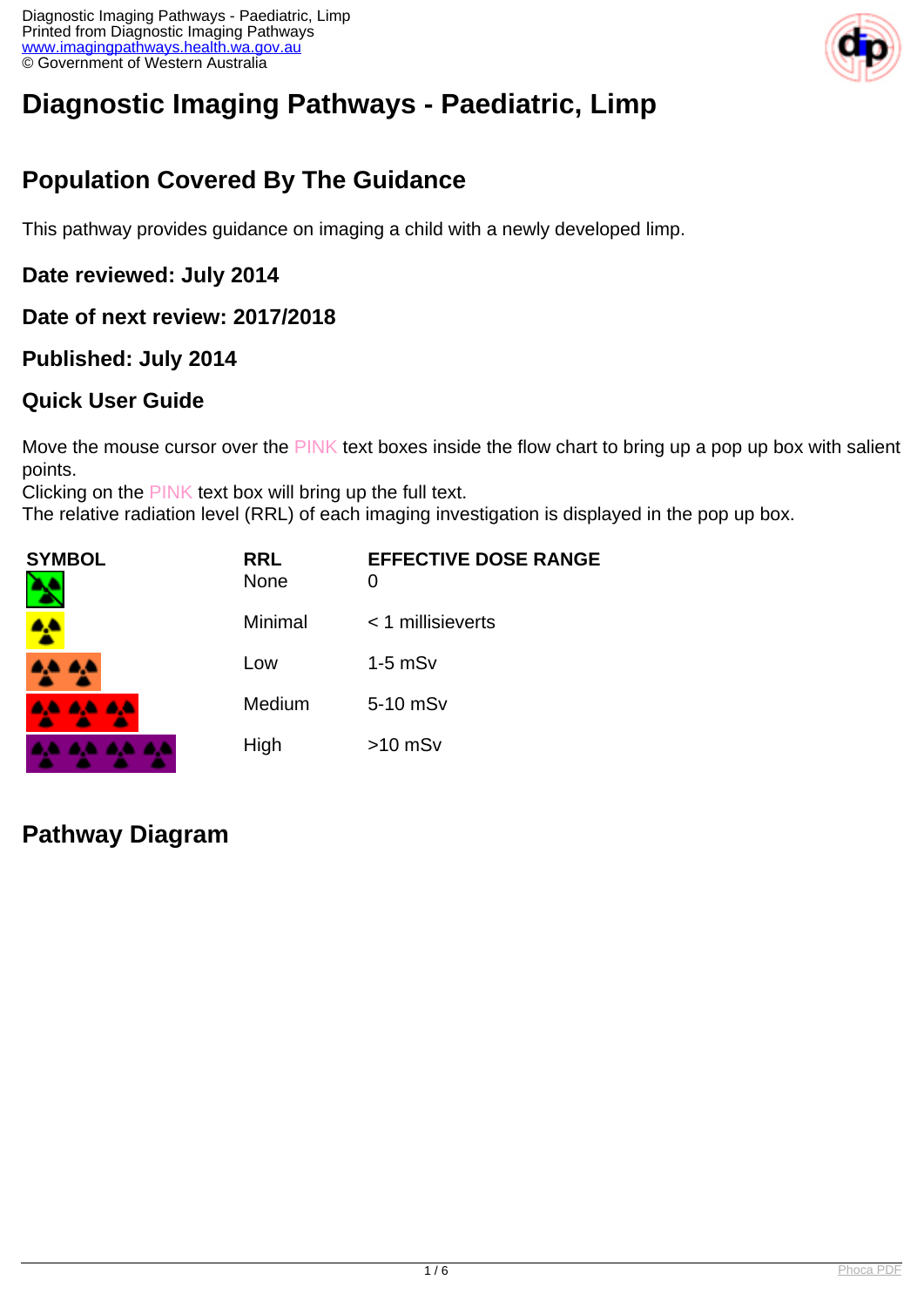Diagnostic Imaging Pathways - Paediatric, Limp Printed from Diagnostic Imaging Pathways [www.imagingpathways.health.wa.gov.au](http://www.imagingpathways.health.wa.gov.au/) © Government of Western Australia



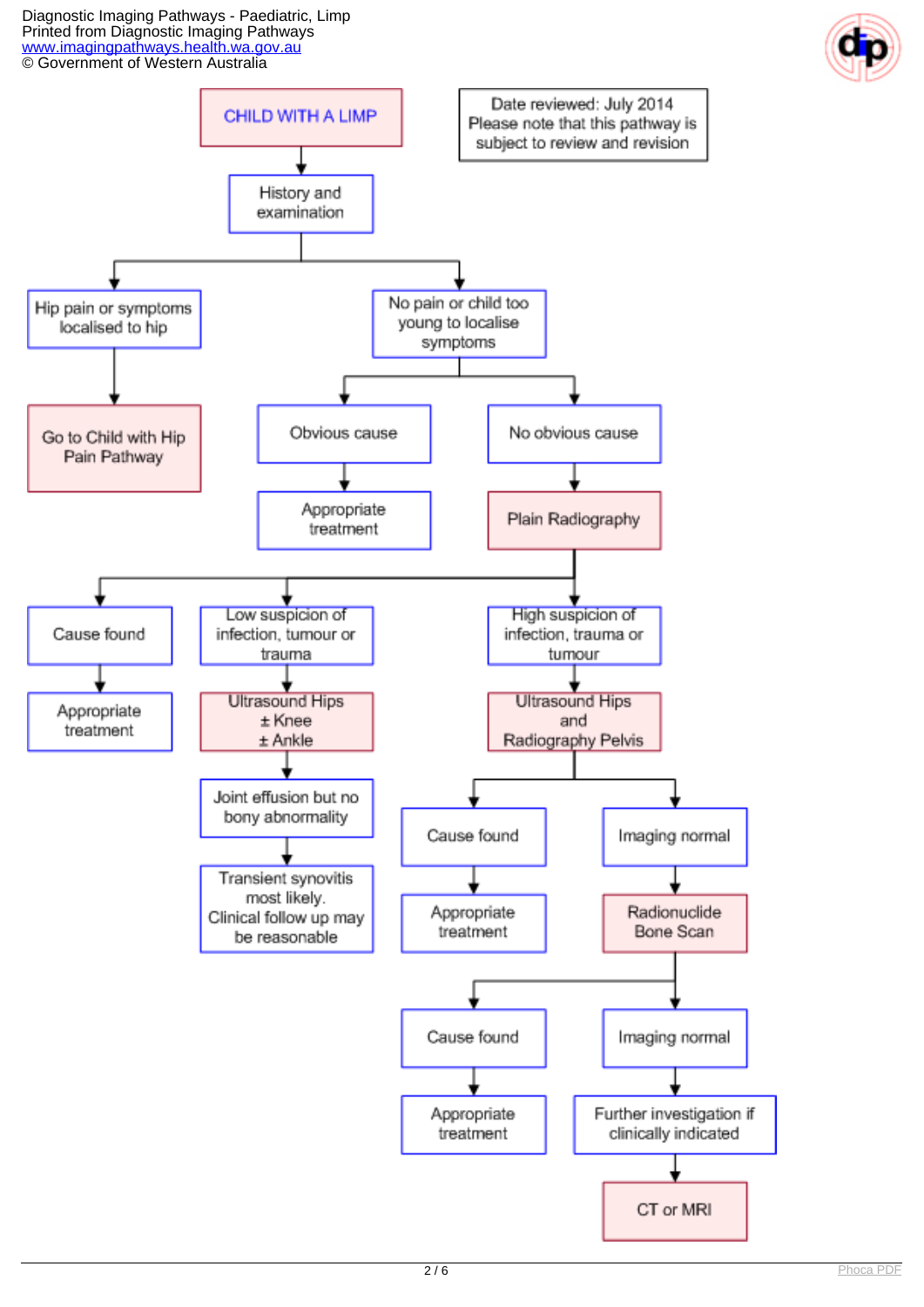

### **Image Gallery**

Note: These images open in a new page



# **Teaching Points**

- Depending on the age of the child and his/her ability to localize pain, as well as a thorough clinical history and examination, the choice of investigation is dictated by the most likely cause
	- o Initially, plain films and ultrasonography are recommended
	- o If further investigations are required, consideration should be given to a radionuclide scan, CT or MRI

### **Radionuclide Bone Scan**

- Is an excellent test for evaluating the limping child where the history and examination have failed to localise an area of abnormality [1](index.php?option=com_content&view=article&id=185&tab=references#1)
- A bone scan was effective in localising an area of abnormality in 54% of limping children with normal initial x-rays [5](index.php?option=com_content&view=article&id=185&tab=references#5)
- $\bullet$  Has a high sensitivity and specificity for the detection of osteomyelitis  $5.6,7$  $5.6,7$
- Particularly useful for identifying infections around the pelvis and spine  $8$
- Limitations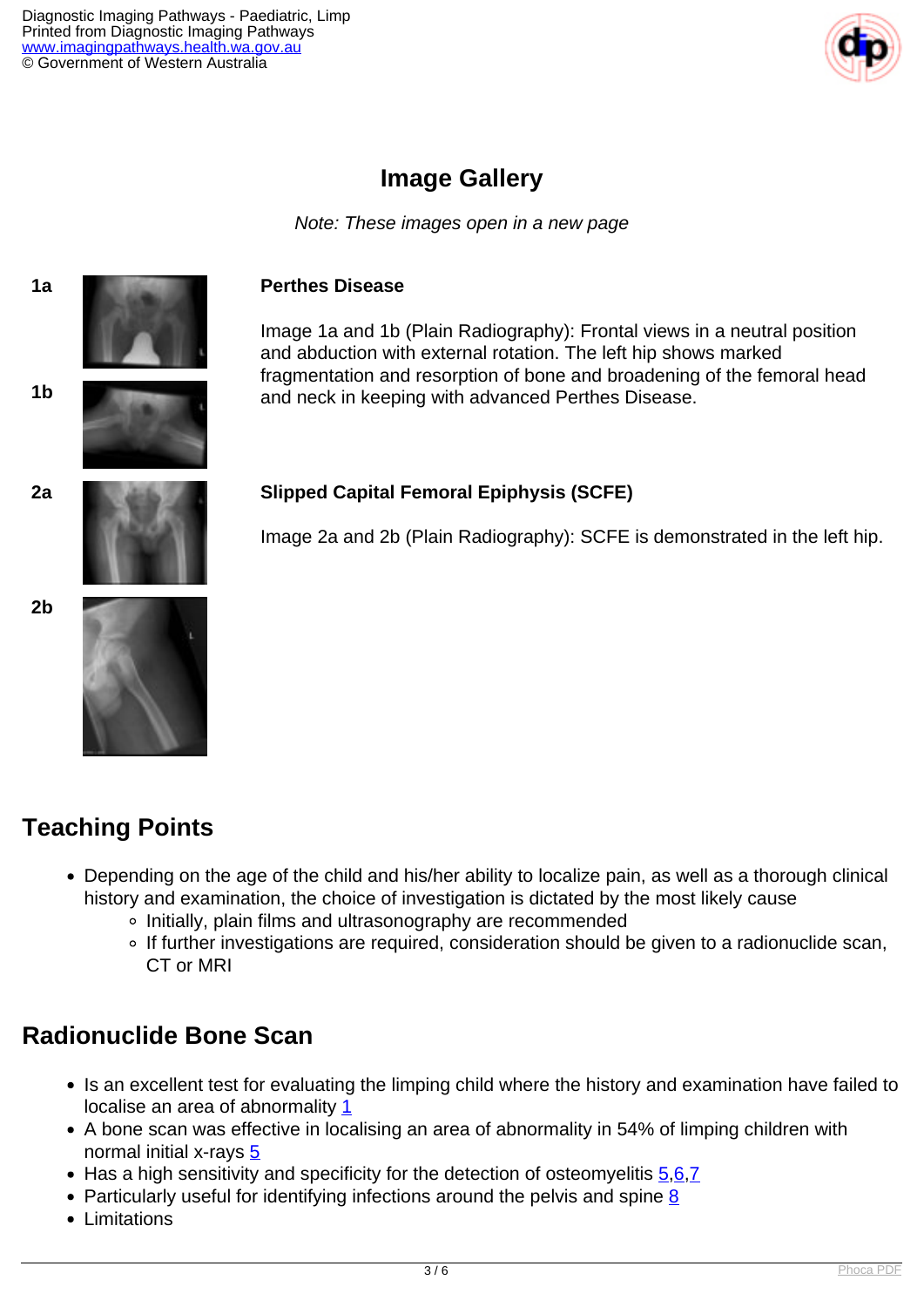

- False negative scans with some tumours [8](index.php?option=com_content&view=article&id=185&tab=references#8)
- The need for sedation in some children [2](index.php?option=com_content&view=article&id=185&tab=references#2)
- $\circ$  Low sensitivity for septic arthritis  $1$

# **Computed Tomography (CT) and Magnetic Resonance Imaging (MRI)**

- These imaging modalities have no role in the initial workup of children with a limp but may be useful in later investigation for suspected causes of limp
- Computed Tomography (CT)
	- Useful in selective clinical circumstances including imaging of suspected cortical abnormalities [1](index.php?option=com_content&view=article&id=185&tab=references#1)
	- More widely available and less expensive than MRI but does involve exposure to radiation
- Magnetic Resonance Imaging (MRI)
	- Imaging modality of choice if symptoms are believed secondary to spinal pathology such as vertebral osteomyelitis [13](index.php?option=com_content&view=article&id=185&tab=references#13)

### **Ultrasound**

- Is generally the preferred first line imaging modality for the investigation of hip symptoms in the young child (<8 years) in the absence of trauma  $1$
- Is the preferred first line investigation when a patient presents with limp and is unable to localise symptoms, and for the diagnosis of transient synovitis [12](index.php?option=com_content&view=article&id=185&tab=references#12)
- Advantages
	- o Non-invasive
	- Requires no sedation
	- Widely available
	- o Inexpensive
- Sensitive for detection of a hip joint effusion and if necessary can quide aspiration [9](index.php?option=com_content&view=article&id=185&tab=references#9)[,10,](index.php?option=com_content&view=article&id=185&tab=references#10)[11](index.php?option=com_content&view=article&id=185&tab=references#11)

# **Plain Radiography**

- $\bullet$  Usually the most appropriate initial imaging modality for the investigation of the limping child [1](index.php?option=com_content&view=article&id=185&tab=references#1)
- In children who can localise a region of tenderness, radiographs should visualise the joint above and below the point of maximal tenderness [1](index.php?option=com_content&view=article&id=185&tab=references#1)
- If the child is too young to localise pain options include imaging the entire lower extremity or radionuclide bone scan [1](index.php?option=com_content&view=article&id=185&tab=references#1)
- Plain radiographs are frequently normal in the limping child [2](index.php?option=com_content&view=article&id=185&tab=references#2),[3](index.php?option=com_content&view=article&id=185&tab=references#3)
- If clinical symptoms persist despite a normal initial xray, repeat radiography in 7-10 days may reveal an undisplaced fracture

### **References**

References are graded from Level I to V according to the Oxford Centre for Evidence-Based Medicine, Levels of Evidence. [Download the document](http://www.cebm.net/wp-content/uploads/2014/06/CEBM-Levels-of-Evidence-2.1.pdf)

1. Flynn JM, Widmann RF. **The limping child: evaluation and diagnosis.** J Am Acad Orthop Surg.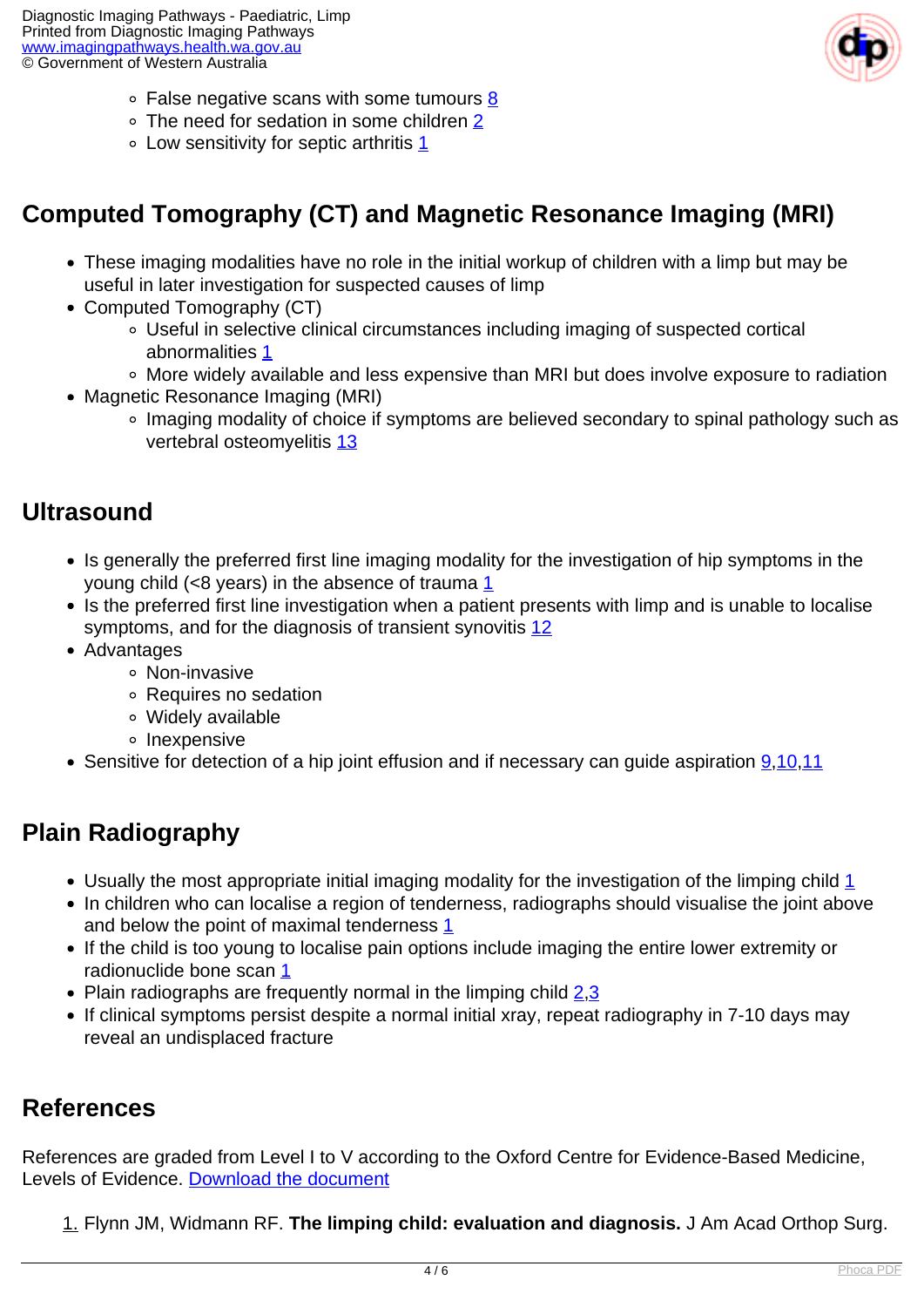

2001;9:89-98. (Review article)

- 2. Englaro EE, Gelfand MJ, Paltiel HJ. **Bone scintigraphy in preschool children with lower extremity pain of unknown origin.** J Nucl Med. 1992;33:351-4. (Level IV evidence)
- 3. Blatt SD, Rosenthal BM, Barnhart DC. **Diagnostic utility of lower extremity radiographs of young children with gait disturbance.** Pediatrics. 1991;87:138-40. (Level IV evidence)
- 4. McConnochie KM, Roghmann KJ, Pasternack J, Monroe DJ, Monaco LP. **Prediction rules for selective radiographic assessment of extremity injuries in children and adolescents.** Pediatrics. 1990;86:45-57. (Level III evidence)
- 5. Aronson J, Garvin K, Seibert J, Glasier C, Tursky EA. **Efficiency of the bone scan for occult limping toddlers.** J Pediatr Orthop. 1992;12:38-44. (Level III evidence)
- 6. Myers MT, Thompson GH. **Imaging the child with a limp.** Pediatr Clin North Am. 1997;44:637-58. (Review article)
- 7. Scott RJ, Christogersen MR, Robertson WW Jr, et al. **Acute osteomyelitis in children: a review of 116 cases.** J Pediatr Orthop. 1990;10:649-52. (Level III evidence)
- 8. McCoy JR, Morrissy RT, Seibert J. **Clinical experience with the technetium-99 scan in children.** Clin Orthop. 1981;154:175-80. (Level III evidence)
- 9. Royal SG. **Investigation of the irritable hip.** J Pediatr Orthop. 1992;12:396-7. (Level III evidence)
- 10. Alexander JE, Seibert JJ, Glasier CM, et al. **High-resolution hip ultrasound in the limping child.** J Clin Ultrasound. 1989;17:19-24. (Level IV evidence)
- 11. Zawin JK, Hoffer FA, Rand FF, Teele RL. **Joint effusion in children with an irritable hip: US diagnosis and aspiration.** Radiology. 1993;187:459-63. (Level II evidence). [View the reference](http://www.ncbi.nlm.nih.gov/entrez/query.fcgi?orig_db=PubMed&db=PubMed&cmd=Search&defaultField=Title+Word&term=Joint+effusion+in+children+with+an+irritable+hip%3A+US+diagnosis+and+aspiration)
- 12. Terjesen T, Osthus P. **Ultrasound in the diagnosis and follow-up of transient synovitis of the hip.** J Pediatr Orthop. 1991;11:608-13. (Level III evidence)
- 13. Fernandez M, Carrol CL, Baker CJ. **Discitis and vertebral osteomyelitis in children: an 18-year review.** Pediatrics. 2000;105:1299-304. (Level III evidence)

| Information from this website                                                                    | <b>Information from the Royal</b><br><b>Australian and New Zealand</b><br><b>College of Radiologists' website</b> |
|--------------------------------------------------------------------------------------------------|-------------------------------------------------------------------------------------------------------------------|
| <b>Consent to Procedure or Treatment</b>                                                         | <b>Computed Tomography (CT)</b>                                                                                   |
| <b>Radiation Risks of X-rays and Scans</b><br><b>Bone Scan</b>                                   | <b>Magnetic Resonance Imaging (MRI)</b><br><b>Plain Radiography/X-rays</b>                                        |
| <b>Computed Tomography (CT)</b>                                                                  | <b>Radiation Risk of Medical Imaging for</b><br><b>Adults and Children</b>                                        |
| <b>Magnetic Resonance Imaging (MRI)</b><br><b>Ultrasound</b><br><b>Plain Radiography (X-ray)</b> | <b>Ultrasound</b><br><b>Nuclear Medicine</b><br><b>Nuclear Medicine Bone Scan</b>                                 |

### **Information for Consumers**